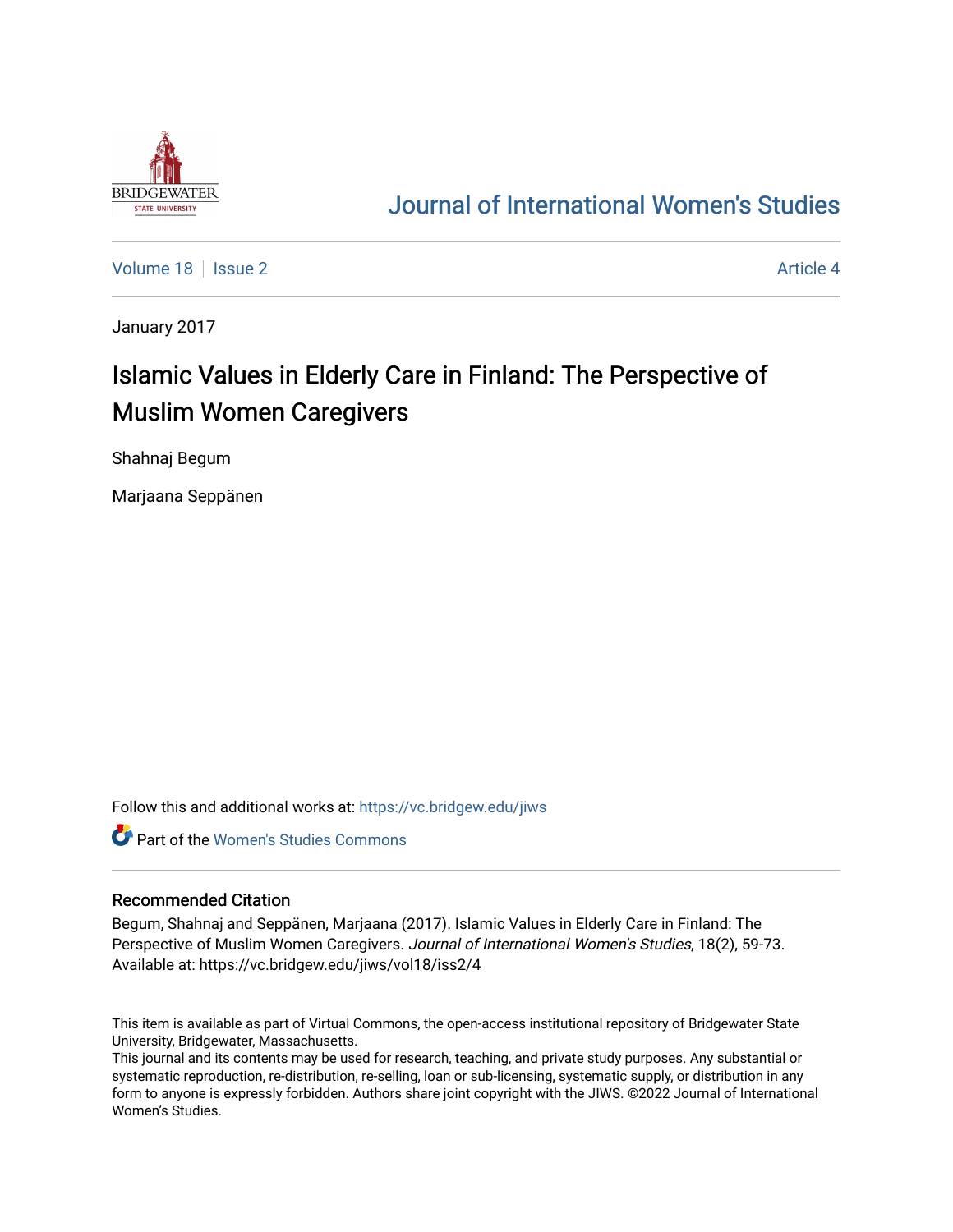This journal and its contents may be used for research, teaching and private study purposes. Any substantial or systematic reproduction, re-distribution, re-selling, loan or sub-licensing, systematic supply or distribution in any form to anyone is expressly forbidden. ©2017 Journal of International Women's Studies. Begum and Seppänen: Islamic Values in Elderly Care in Finland

## **Islamic Values in Elderly Care in Finland: The Perspective of Muslim Women Caregivers**

Shahnaj Begum<sup>[1](#page-1-0)</sup> and Marjaana Seppänen<sup>[2](#page-1-1)</sup>

## **Abstract**

In recent decades, care-providing services in Finland have engaged care professionals with diverse cultural backgrounds, including Islamic cultures. Muslim women who adhere strictly to Islamic values in such work sometimes find it difficult to cope with the practices at care service institutions. In this article, we consider the experiences of Muslim women care professionals in such work, an environment that entails multiple interactions at different levels, among themselves and with care receivers.

*Keywords:* Muslim, Islamic Values, Culture, Care Professionals, Elderly Care Services, Finland

#### **Introduction**

 $\overline{a}$ 

Finland has traditionally had an ethnically homogenous population, but in recent decades, the country has experienced an increase in the number of immigrants. In 2012, the number of foreigners resident in the country was 195,000, accounting for 3.6 percent of the population (Väestöliitto, 2014). The immigrant population includes persons from predominantly Muslim countries.

Also on the rise in Finland, is the elderly population, a trend to be seen in the other Scandinavian countries and many societies across the Western world. The Finnish population is ageing faster than that in other European Union countries (Salin, 2013). Today, 17.5 percent of the population is over 65 years of age (Statistics Finland, 2014), and the figure is growing rapidly, increasing demand for elderly care in coming years.

Finland is described as a Nordic welfare state, characterised by the state's strong role (Greve, 2007), particularly so in the case of elderly care. However, analyses of recent developments show signs of marketisation and the emerging privatisation of care; another trend is the integration of informal family care into the formal care system (Anttonen and Häikiö, 2011; Kröger and Leinonen, 2012; Yeandle et al., 2013). Regardless of the way care is organised, it is evident that, in keeping with demographic changes, the need for care is increasing (Hunt et al., 2014), sparking a concomitant increase in the demand for women workers in elderly care (Castle, 2008; Donoghue, 2010; Kash, Naufal, Cortés, & Johnson, 2010). It follows that the number of immigrant women care-givers will rise accordingly, some of whom will be from countries of Islamic origin, such as Afghanistan, Albania, Iraq, Indonesia, Bangladesh, Gambia, Somalia, Syria, Turkey, Nigeria and the former Yugoslavia. The number of Muslims in Finland, a country of some five million, is estimated to be 60,000 persons (Kern, 2011).

<span id="page-1-0"></span><sup>&</sup>lt;sup>1</sup> Researcher (PhD student), Unit for Gender Studies, University of Lapland, P.O. BOX 122, 96101, Rovaniemi, Finland. e-mail: shahnaj.begum@ulapland.fi

<span id="page-1-1"></span><sup>2</sup> Professor (Social Work), Department of Social Research, P.O. Box 16 (Snellmaninkatu 10), 00014 University of Helsinki. Email: marjaana.seppanen@helsinki.fi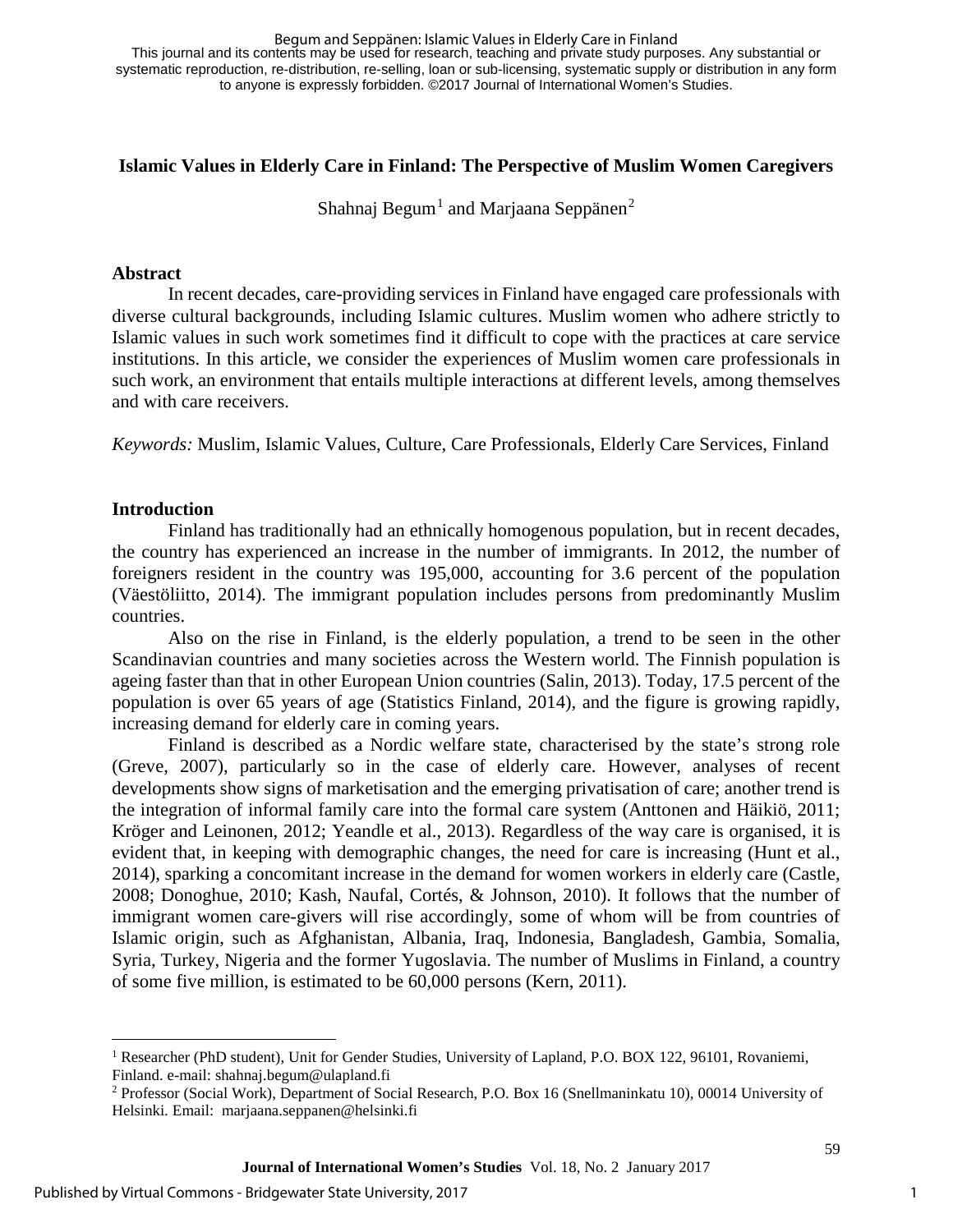The increasing share of immigrant caregivers is a relatively new phenomenon in Finland, whereas in many European countries, and in many other parts of the world, the role of such workers has been widely discussed in recent policy and research (Spencer et al., 2010; Welsh and O'Shea, 2010).

Some Finnish immigrant caregivers have lived in the country for several years and have a care-related educational qualification obtained in Finland; the country has also actively recruited educated care professionals from abroad (Laurén and Wrede, 2011). Consequently, at present, in the care environment, one sees an unprecedented degree of interaction between individuals from different cultures and cultural backgrounds. An understanding of such interactions (Aranda  $\&$ Knight, 1997) is of increasing importance in the society. Within this context and in this light, we focus in this article on the perspective of Islamic women caregivers who for the most part encounter Finnish clients and colleagues in their work.

While one can see a significant movement towards promoting theoretical understanding and the advancement of research in the care sector to recognise culture and incorporate it into health services (Sagar, 2012), to date relatively little effort has been made to understand the implications of cultural changes in the workforce and the experiences of immigrant carers (Walsh and O'Shea, 2010). Our practical knowledge of cultural interaction among care professionals from a variety of cultures (Aranda & Knight, 1997) remains relatively limited. Such knowledge would be important for a diverse range of needs and practices, and would increase understanding of the culture of both healthcare professionals and clients in care institutions. This is the case in Finland, where the growing number of caregivers and care receivers from multicultural backgrounds in elderly care institutions and hospitals.

All societies have norms of care and behaviour based on age, lifestyle, gender and social values. However, the values, norms, ways of life and lived experiences of health professionals and elderly people, including immigrants and non-immigrants, differ. It has been argued that Islamic culture includes certain values that may make it difficult for Muslim women workers to provide care services in Western/European cultures (Siddiqui, 2012; Odeh Yosef, 2008). Therefore, providing services to the elderly and others in Finland could prove challenging for Muslim immigrant women engaged in care-providing tasks. For those who adhere to Islamic values and culture most strongly, the situation can create conflict and dissatisfaction. However, experiences may differ, as not all Muslim women care professionals observe Islamic norms and values in the same way.

Several studies have found that clients' sociocultural background influences their perspectives, values, beliefs and behaviours regarding health and wellbeing (Joseph et al., 2014). There is also evidence that different sociocultural backgrounds influence the encounters between caregiver and care receiver where decision-making and interaction are concerned (Eisenberg, 1979). In addition, clear indications have been presented that clients' satisfaction, commitment to care and health outcomes are related to their communication with health professionals. It has been argued that the quality of care may be insufficient if the healthcare professionals fail to recognise and understand sociocultural differences between their clients and themselves (Betancourt et al., 1999). The field of cross-cultural care research focuses on care workers' ability to communicate effectively and provide healthcare of good quality to clients/patients from diverse sociocultural backgrounds. However, research-based knowledge of cross-cultural care and interaction from the immigrant caregivers' point of view is scarce. It is required not only in care settings, but also in the field of education for example. It has been reported that efforts to educate healthcare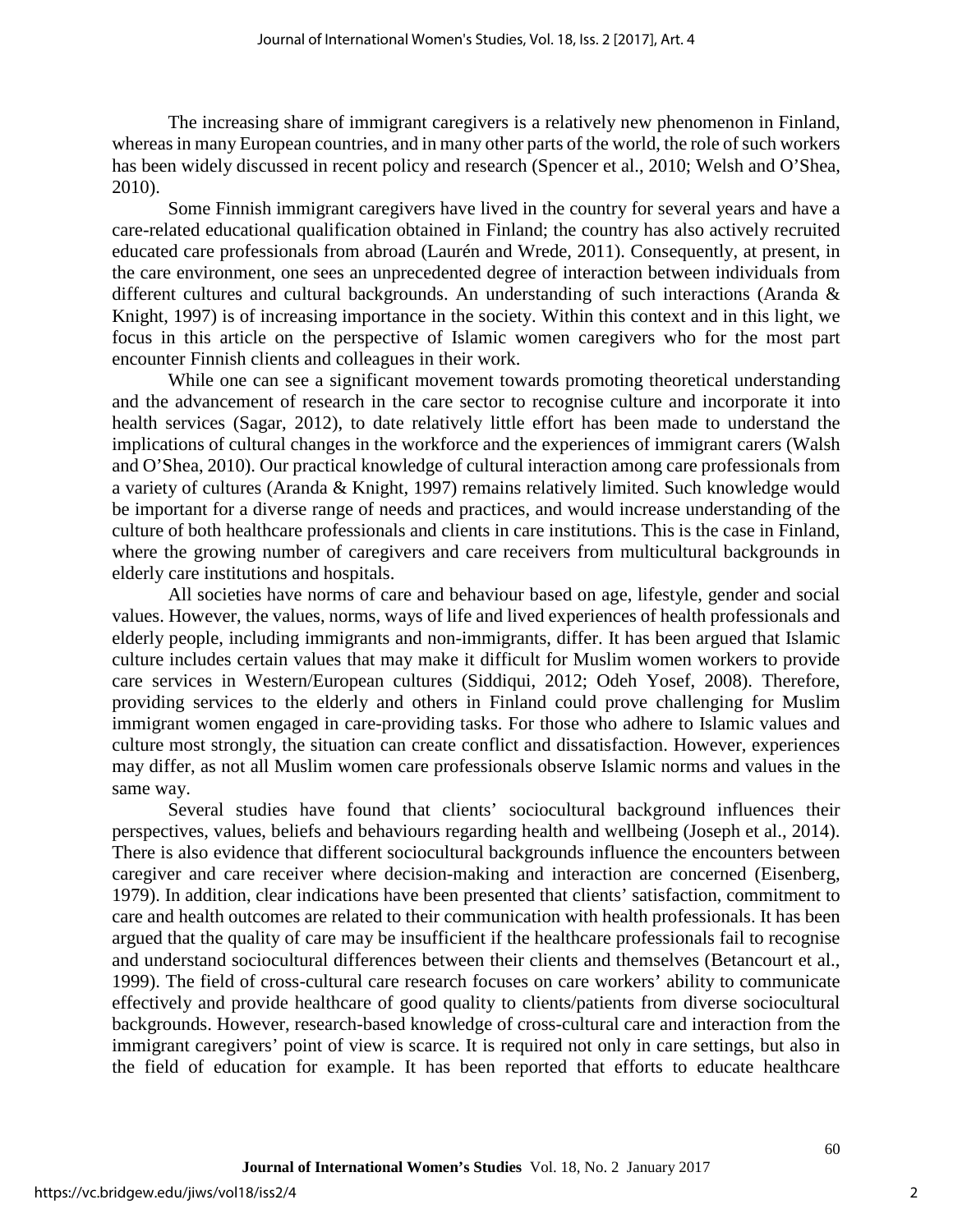professionals in cross-cultural care improve their knowledge, and there is sound evidence that such training also improves their attitudes and skills (Joseph et al., 2014; Beach et al., 2005).

The purpose of this study is to provide information regarding the experiences of Muslim women healthcare professionals who adhere to their religious values while working at service centres and hospitals providing care for older adults in Finland. In this article, we explore how Muslim women care professionals (doctors and nurses) experience the practice of their cultural and religious values in their everyday work. This experience includes not only everyday interaction between them and their clients, but also interaction with their colleagues in the working environment. The pertinent questions we present are: 1) what kinds of values do Muslim women health professionals consider important while working at nursing homes and hospitals, and 2) what is their experience of practicing Islamic values at work?

## **Researching Islamic Culture**

The definition of culture may vary in different disciplines and in different contexts, but a relatively common understanding is that culture is a system of beliefs, values, rules or ways of life. These elements are shared by groups, generally transmitted intergenerationally and influence one's way of thinking (Leininger and McFarland, 2006). Values form the norms and customs that individuals use to select and rationalise their activities. Values and norms have also been used to assess people and their actions (Schwartz, 1992). Any nation or subgroup in a nation may be characterised by a distinctive cultural value outline or cultural standard (Spering, 2001).

Within Islamic culture, Muslims have their own ways of life, beliefs, rules, values, patterns and particular traditions that are distinctive from those of other cultures. In the context of health behaviour, culture is established as "unique shared values, beliefs and practices that are directly associated with a health-related behaviour, indirectly associated with a behaviour, or influence acceptance and adaptation of the health education message" (Pasick et al., 1994).

The best way to research culture depends on the specific goals of a particular discipline. Triandis (2000) defines three different major perspectives on the study of culture: indigenous, cultural and cross-cultural. The indigenous approach places emphasis on the meaning of key concepts and categories widely used within a culture. It also focuses on the relationships among these central concepts. In the cultural approach, ethnographic methodologies are applied with the main goal of advancing understanding of the individual in a sociocultural context (Adamopolous and Lonner, 2001). In this approach, researchers focus on the ways in which individuals communicate and build relationships with each other (Greenfield, 2000). The approach also emphasises the importance of culture in understanding individuals' behaviour (Aneas and Sandín,  $2009$ ); it focuses on emic methods,  $3$  such as ethnographic techniques. Finally, the cross-cultural approach involves obtaining data from two or more cultures with the aim of providing knowledge about culture-specific and universal phenomena (Brisling et al., 1973; Triandis, 2000; Adamopolous and Lonner, 2001; Aneas and Sandín, 2009) and understanding similarities and differences across cultures (Tanaka-Matsumi, 2001). Spering (2001) sees culture as the man-made part of the environment that consists of both subjective and objective elements and resides in the mind of individuals as well as in their environmental context.

In our study, we have largely applied the cultural approach to identify and understand how Muslim women health professionals exhibit cultural beliefs regarding Islamic values and what

 $\overline{a}$ 

<span id="page-3-0"></span><sup>&</sup>lt;sup>3</sup> Emic knowledge and interpretations are those that already exist within a culture. Local customs, meanings and beliefs are the indicators that best describe a 'native' of the culture.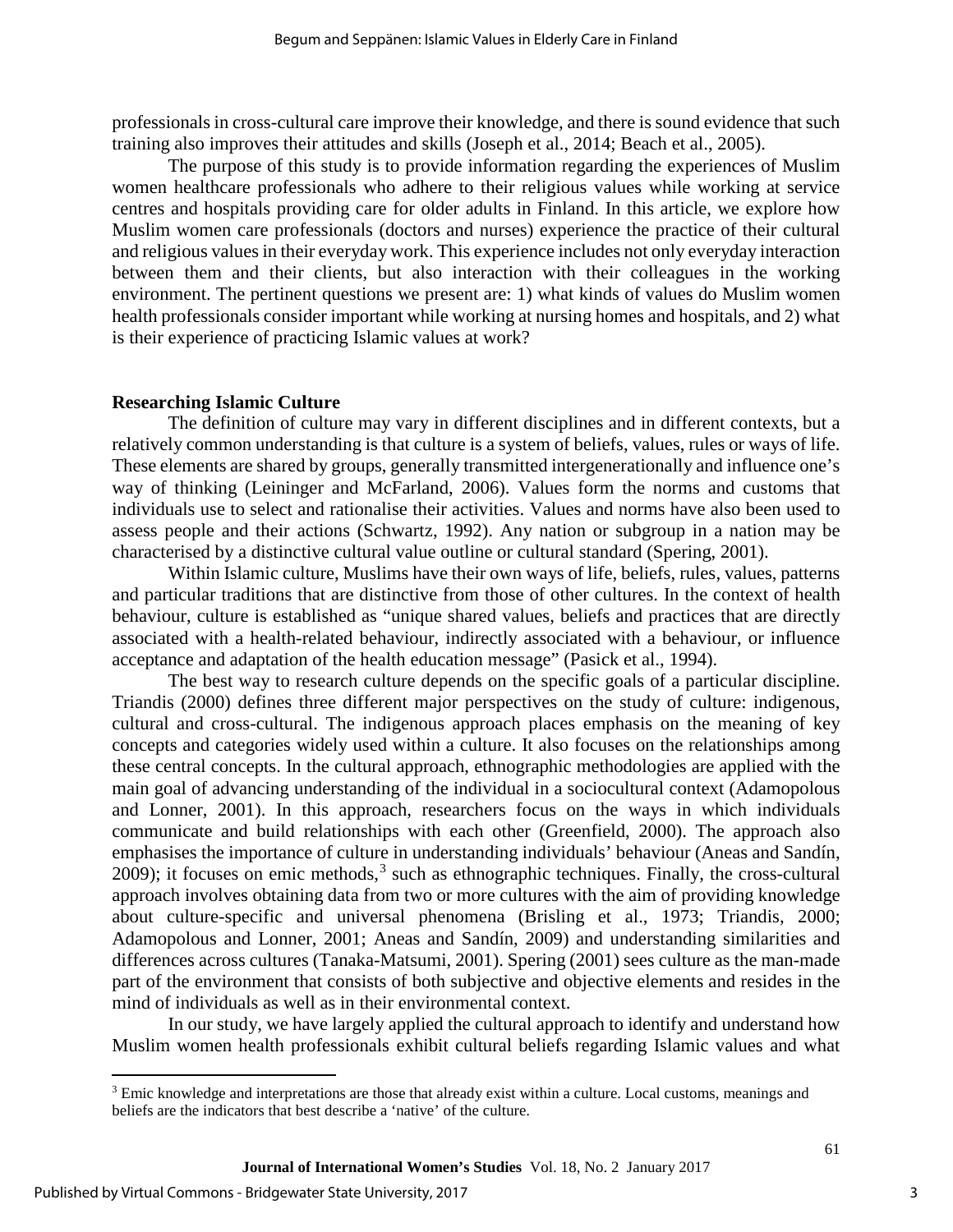cultural values they consider important when working in the sociocultural context of care institutions. However, we have also adopted elements from the indigenous and cross-cultural approaches in our research.

Each individual learns culture from both his or her family and the wider community, and Muslims are no exception. Essential to Islamic culture is how Muslims live their everyday life; for example, how they dress and the food they eat. When Muslims move to other countries with different cultures, their cultural practices may change as part of their adapting to the new culture (Balquis and Mineh, 2012). However, it has been suggested that immigrants often become more sensitive to religion in their host country than in their country of origin (William, 1988). In Germany, for example, Muslims are found to be less integrated than Christians (Constant, 2006; Ozyurt, 2009), and religious practices are strongly rooted amongst them. Therefore, in care institutions, for example, it is important to know clients' ethnic identity, core values and behaviours, as these may affect their relationship with the professionals caring for them (Basil et al., 2010). Our assertion in this regard is that it is important to not only identify the clients' core values, but also to understand how the culture is embedded in the professional life of the care workers.

People, including Muslims, perceive cultural norms and values differently, regardless of their religion, given that the society in which they live is constructed on different values (Spering, 2001). For example, Muslims from an Arabic culture do not share similar values in practice with Muslims from other parts of the world, such as those from South Asia (Liu & Yu, 1985). Hence, Islamic culture also differs based on a person's geographic location, language, traditions, behaviours, perceptions, beliefs and other relevant issues. The definition of family, the importance of family (Iecovich, 2008), attitudes and gender-related issues will differ according to a person's cultural perspective.

The core meaning of Islam includes a belief in God, both oral acknowledgement and internal faith. Thereafter, the other fundamental aspects include *Salat, Ramadan, Hajj* and *Zakat.* The practice of Islam mandates that Muslim people should pray (*salat*) five times a day, with obligatory praying performed at dawn, noon, mid-afternoon, sunset and late at night. It should also be noted that Muslims ritually wash (*wuzu*) before their daily prayers, which includes washing the arms, face, mouth, ears and feet each time. Fasting during the month of *Ramadan* is also one of the 'pillars' of the Islamic faith, and is declared an obligatory duty (*fard*). All Muslims should travel to Mecca at least once in their lifetime if capable of such a pilgrimage. Depending on a person's financial situation, he or she may be required to pay z*akat* – a form of Islamic tax–to benefit the poorest or those in need.

Most Muslim women, following the practice in their country of origin, cover their head (*hijab*) and body in different ways. Regarding the *hijab*, for example, Hammoud et al. (2005) state:

"Islam commands both sexes to dress modestly, to maintain a moral social order and to protect a person's honour – so the basic requirement for Muslim women is that clothes are neither transparent nor shape-revealing and that hair, arms and legs are covered, especially in the presence of any adult male who is not in the woman's direct lineage."

The use of the *hijab* often plays an important role in shaping the experiences of Muslim women, as a veiled woman is subjected to prejudice and stereotypes (Siddiqui, 2012). In addition, the family culture in Islam is both vital and significant, and related to the *hijab*, as Muslim women, in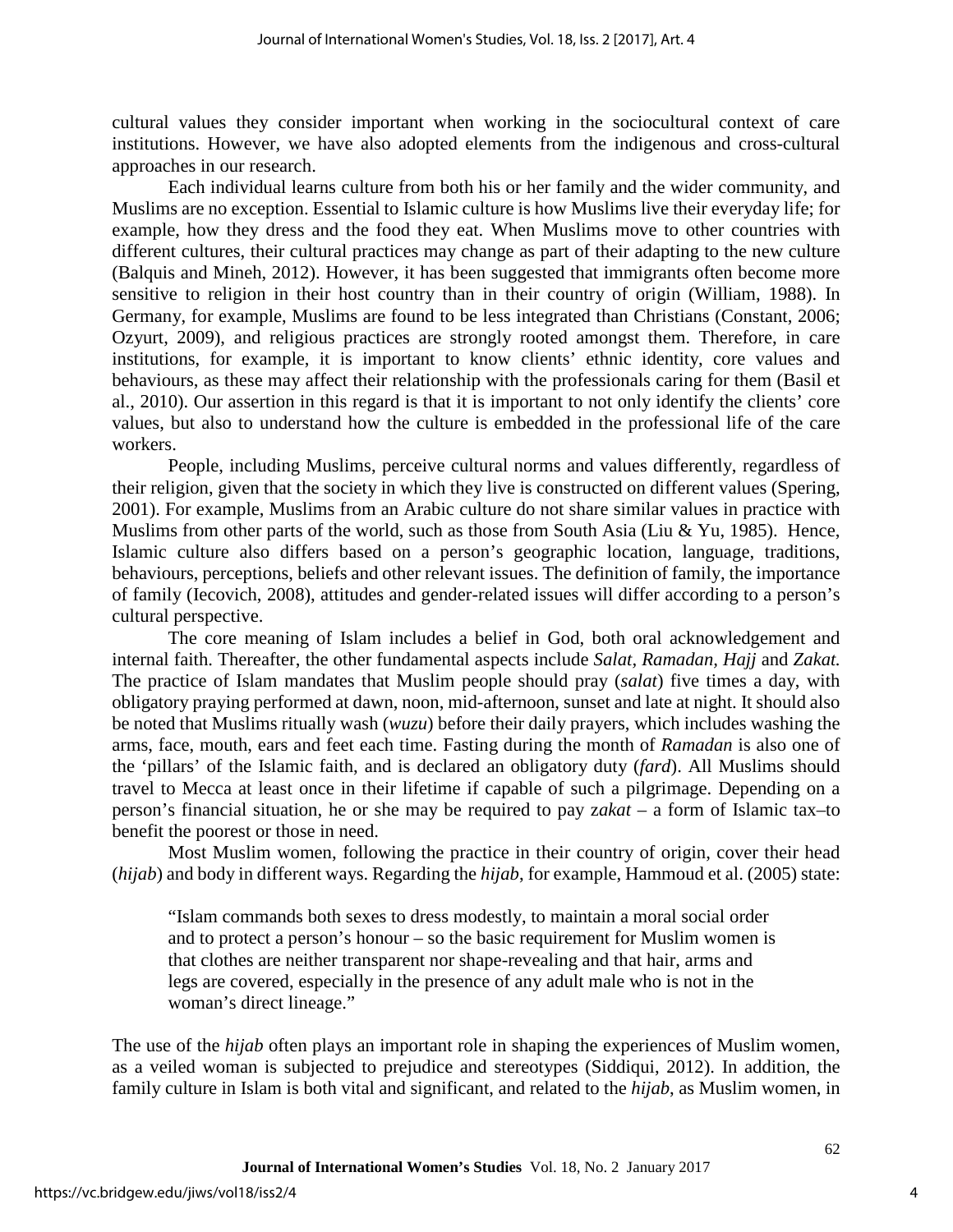theory, are not allowed to touch or shake hands with males, including elders, who are not relatives (Hammoud et al., 2005). In strict Islamic society, relatives take care of the elderly, and normally a member of the family will take care of the family's seniors and elderly parents. This cultural tradition is encouraged in instructions given by the Prophet of Islam in the following two verses: *"He is not one of us who is not merciful to our youngsters and does not respect and honour our elders"* (Al Tirmidhi); "*He, who is not merciful to our youngsters and does not fulfil the rights of our elderly, is not one of us"* (Abu Dawud).

One other important aspect of Muslim culture is maintaining the particular custom of eating only *halal* food. By general practice, Muslims do not eat pork, anything that contains pork or the meat of other animals not slaughtered in a manner prescribed by religious rules. Drinking alcohol is also prohibited in Islam.

Traditional Islamic practice maintains a highly conservative lifestyle. Muslims generally live following their own traditions and *Quranic* instructions. However, previous developments suggest that Islam has been influenced by different factors such as cultural practices and innovations in healthcare sectors supported by Islamic law (Nayer, 2008). It has also been asserted that the Prophet of Islam encourages patients to seek proper treatment in times of illness, saying, "Taking proper care of one's health is the right of the body" *[Bukhari as-Sawm 55, an-Nikah 89,](http://www.crescentlife.com/wellness/every_illness_has_a_cure.htm)  [Muslim as-siyyam 183, 193, Nisai](http://www.crescentlife.com/wellness/every_illness_has_a_cure.htm)* (Nayer, 2008)*.* As a result, Muslims have gradually become open to accepting the professional practices found in health sectors in different traditions, including those in non-Muslims cultures. However, gender preference is common among Muslim clients who accept healthcare services. In the case of Muslim women care professionals, experiences are shaped by of the role of the family in Islamic culture, which teaches them how to care for their elderly (Siddiqui, 2012).

Because of the fundamental Islamic values, rooted in their cultural practices, even in a foreign society, the integration of cultural practices in care services has been considered important. In his research on health beliefs and practices of the Arab Muslim population in the United States, Odeh Yosef (2008) states that individuals' religion and cultural background influence their beliefs, behaviours and attitudes toward health and illness. In his view, Muslim healthcare professionals in the Western world, especially women, face potential challenges related to work practices. He suggests that Muslim women who have been involved in healthcare professions should clarify the precise cultural and religious obligations that they want to preserve, and stresses the importance of creating a culturally competent care environment (Odeh Yosef, 2008; Kulwicki et al., 2008) in the care sector for both caregivers and care receivers. Other scholars have noted that "Islam works within a holistic framework for healthcare in which physical, social, spiritual and environmental needs" of the care receivers are taken into consideration (Fonte and Horton-Deutsch, 2005). However, less emphasis has been placed on the significance of caregivers' perspective; despite this, it has been noted that Muslim women healthcare professionals, especially those who wear a veil, encounter negative attitudes in Western cultures (Haldenby, 2007). In Finland, Laurèn and Wrede (2008) have suggested that applications for jobs as practical nurses were rejected in some cases because the women applicants disclosed that they exercise religious practices.

In the following section, we describe the processes of data collection and analysis that underpin the subsequent discussion.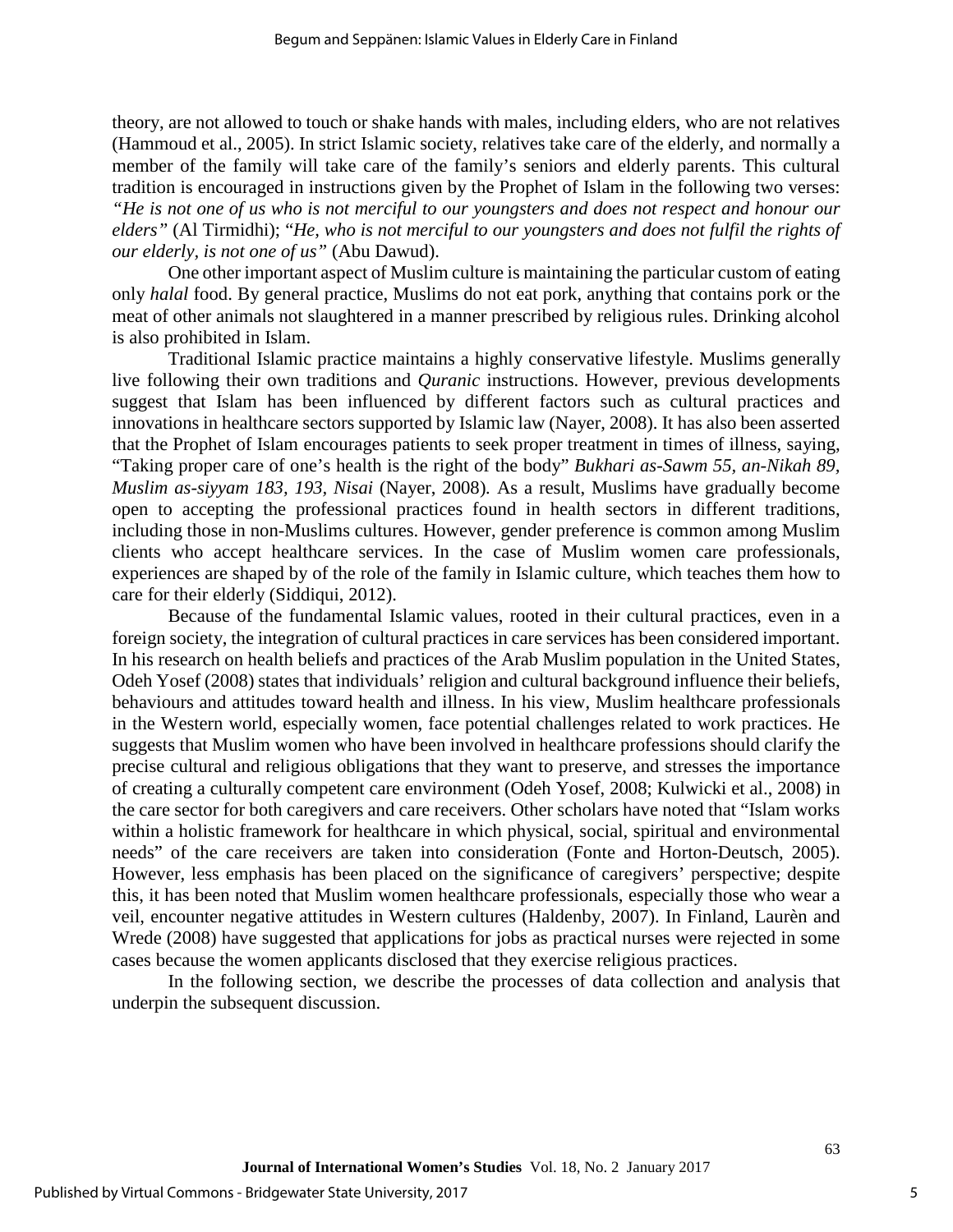#### **Methodological Framework**

## *Data Collection Process*

We used an ethnographic method (Atkinson and Hammersley, 1994) in this research, involving several informal discussions and interviews. Most of the data was gathered through interviews. The informants were immigrant Muslim women care professionals, who we selectively chose in Helsinki through personal connections and using the snowball technique. First, we selected some known informants in Helsinki, and they then provided information about other Muslim women immigrants working with the elderly in relevant institutions and hospitals. We carried out data collection between October 2013 and June 2014, during which time we interviewed eight care professionals (practical nurses and doctors) with an average of more than three years experience of working in elderly nursing homes and hospitals. All participants were females who had lived in Finland for between five and twenty-five years. Six of the participants still worked in elderly care institutions, while two had previous experience of such work. The practical nurses had generally completed their studies in Finland, whereas the doctors we interviewed had earned their professional degrees in their native countries. All of the informants had taken language courses and completed other relevant studies in Finland. Each interview lasted between 60 and 90 minutes. The participants were between 25 and 45 years of age. We do not use their real names in this article.

In ethnographic research, there is not usually an exact research design; rather, the design changes throughout the study, based on the way in which the research is carried out; in other words, the ultimate design cannot be predicted (Goldbart and Hustler, 2006). However, we had a preliminary plan to begin with informal discussions before proceeding to the thematic interviews, and we followed this, for the most part. During the discussions and interviews, we maintained a diary and noted the important themes in field notes (Heikkilä, 2004). The focus of the interviews was to investigate the practice of cultural values (Cox & Monk, 1990) in workplaces, reactions to interviewees' desire to practice such values and the coping strategies adopted in the care institutions. We asked for the informants' experiences as care professionals using open-ended questions that gave them space to express their thoughts freely and to provide a variety of in-depth information. We tape-recorded and transcribed each interview. At the same time, we used the informal discussions to establish a general picture of the kinds of Islamic values identified by the immigrant (Muslim women) professionals, and how they experience and interact with each other (immigrant and non-immigrant colleagues and elderly) in institution-based elderly services and hospitals. We also asked informants what their expectations were for care-related institutional services.

#### *Data Analysis*

We based the data analysis on a dialogue between our conceptual framework and our empirical data, and used thematic analysis that drew mainly on concepts relevant for gaining insight and knowledge from the data gathered (Boyatzis, 1998). This knowledge helps to develop a better understanding of the group (Muslim women care professionals), in a specificly researched context (a care sector). The themes we selected, which emerged from the interview data, were analysed inductively. Our aim was to develop new knowledge based on the findings. However, the conceptual and theoretical framework guided us in extracting and articulating the knowledge (Hsieh and Shannon, 2005) and in applying the concepts in the context in which our informants worked (Braun and Clarke, 2006).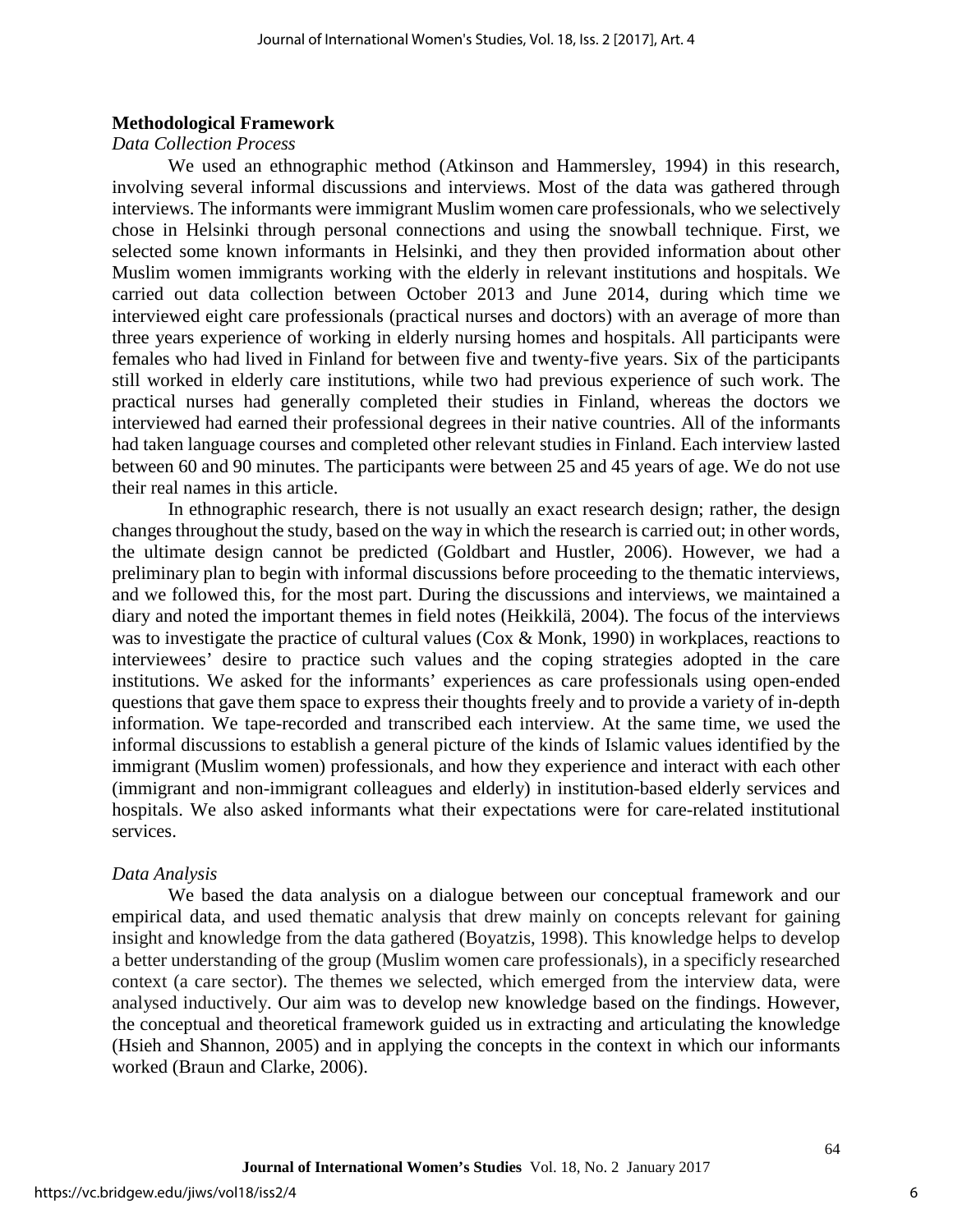In analysing the data, we used an ethnographic approach, which generally provides a description of people and their culture (Altheide, 1987; Leininger, 1997). To understand the concepts and engage with the data collected, we repeatedly read the diary notes and listened to the recorded interviews. As the knowledge gleaned from the research is based on inductive data analysis, the themes we have selected derive from the information freely generated from the interviews, which we considered in relation to the objectives of our study.

## **Findings**

## *Cultural Competence*

As regards to experiences, all eight informants mentioned a lack of awareness of other cultures and a lack of respect for Muslim culture in the workplaces. In their view, there is a lack of understanding of Islamic values and culture, which becomes evident in the context of the multidimensional interactions occurring in care institutions. We also asked informants about their expectations that such knowledge gaps would be reduced. They highlighted their duty of the care as professionals to communicate their values more modestly to their non-Muslim colleagues and clients, in order for them to respect these values. For example, one participant, Fatema, who has around 10 years of experience in the care service (nursing home and day care), stated:

"Nowadays, the acceptance of Muslim values and culture are positively recognised by many if I compare the present situation to the earlier one. I must, however, mention that in every culture there are both positive and negative sides. We should not be distracted by negative examples only; we should also value the positive ones. Promotion of this understanding will certainly offer a better understanding amongst the professionals who are from a different culture by origin."

## *Gender Preference in the Professional Environment*

Muslim women generally adhere to some of the fundamental values more strongly than men do. For example, women prefer to follow certain strict rules with regard to the opposite sex. The interview findings suggest that amongst Muslim female care professionals, practical nurses prefer to care for same-gender clients, whereas doctors are exceptional, in that gender is not an important issue to them. In this regard, Diba, a medical doctor educated in a country with a Muslim majority, noted:

"We were taught to treat clients by merely considering them as patients, regardless of gender. The teaching helps me to see my professional duty as gender neutral. As for working with male colleagues, I basically have not found it as challenging, probably because I am more open than the others. I know a Muslim woman doctor working in our hospital, who was educated in and originating from a European Muslim country, refused to share an office with her male colleague."

However, we could not make the generalisation that doctors are more gender neutral than practical nurses, as in the course of the interviews we found that there are other practical reasons at work. Doctors' duties are, for example, more formally set: they do not have to take care of the patients in the same way as the practical nurses. Practical nurses in Finland are generally required to deliver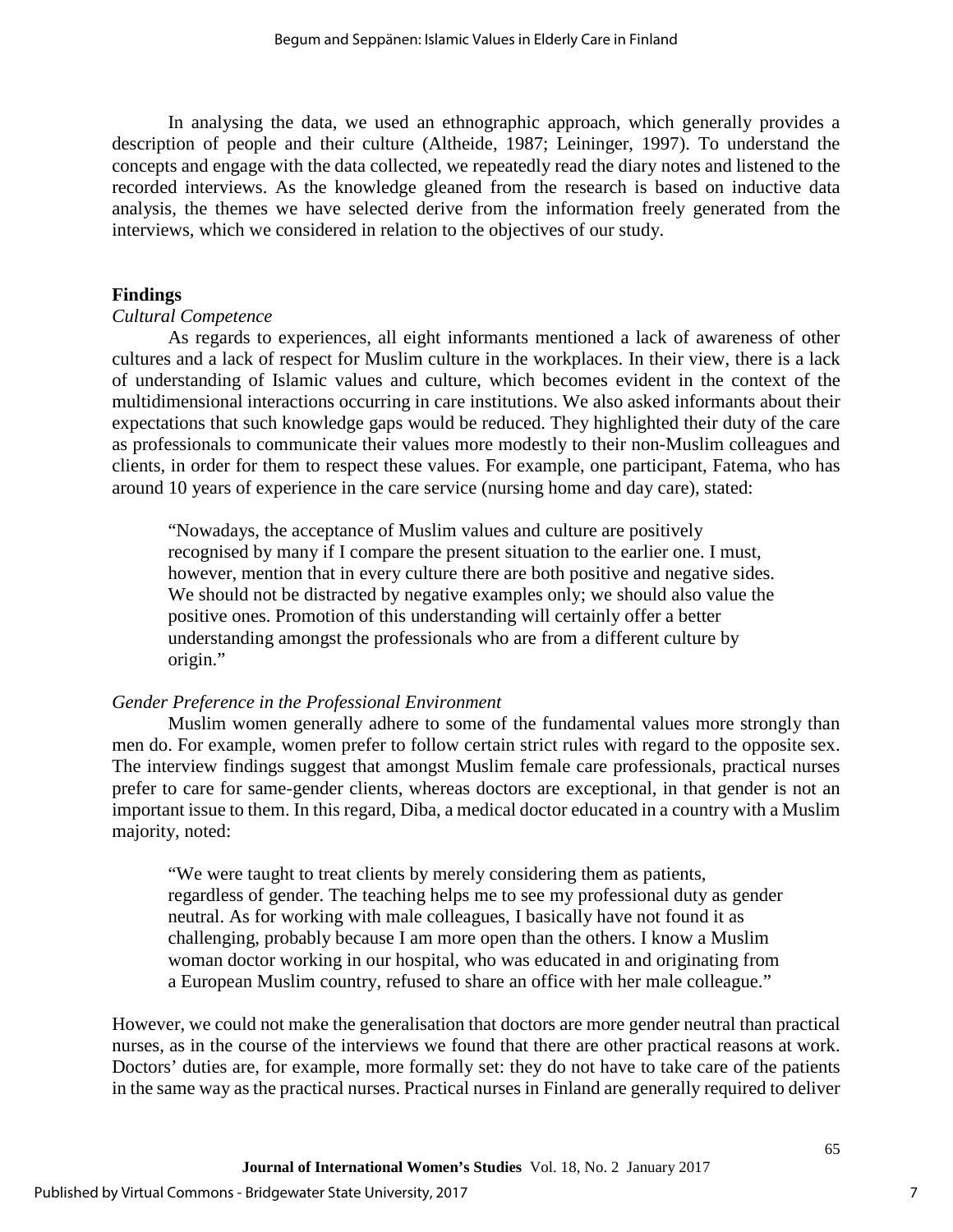a wide range of practical care, such as giving baths to patients, washing them in the sauna, dressing them and so on, and the variety of services may lead to a variety of opinions. In addition, the formal education, which doctors have received, could also be a reason why they are more open minded than other health professionals.

One problematic facet of care work for Muslim women, in particular, practical nurses, is that they are not comfortable with the aspects of their job that bring shame on them in their cultural community; examples being bathing male care receivers or washing them in saunas at care institutions. Most of the informants acknowledged this fact, and mentioned that they are ashamed of talking about their job responsibilities (in the elderly care institutions and home care services) within their own cultural community because Muslim women taking care of men is not regarded favourably within that community.

Some other issues, such as handshaking, which is a normal practice in Finland, are difficult to come to terms with for some relatively conservative Muslim women care professionals. Some of the interviewees expressed their discomfort with this, and some even said that handshaking was not a hygienic or healthy practice regardless of whether it involved males or females.

## *Muslim/Halal Food*

Eating habits are very important for most Muslims, including those living in a foreign country. While interviewing, we found almost all of our respondents to be of the same opinion concerning their restricted behaviour surrounding pork products, non-*halal* food and alcohol. However, some participants viewed *halalness* in a different way. Diba suggested:

"Freshness of food is important to me. Where eating meats is concerned, although an animal is not slaughtered in an Islamic way, I find no problem in eating the meat, as I consider meats sold in a supermarket to be healthy and fresh. However, I don't eat pork and don't drink alcohol, as they are strictly forbidden in the *Quran*."

For the others, *halal* food, including permitted animal meats slaughtered in an Islamic way, was extremely important. *Halal* food is slowly becoming more available in Finland's big cities. However, there is no access to such food in care institutions, which led the interviewees to express their concerns. For example, Diba does not feel comfortable when somebody disrespects her religion while discussing food habits in the workplace. She, herself, does not bring the discussion round to food habits at work, fearing that this might cause colleagues to form a negative attitude towards her and she brings her own food to work. Four of the informants were of the opinion that the staff in their workplace cafeteria knew of their food habits, which meant they had not encountered any negative attitudes towards their choice of food. Despite this, they stated that if they were to live in the same kind of institutions in their old age they would prefer more food options. In this regard, Sabiha made an interesting point:

"When we (including other Muslim colleagues) say that we want *halal* food, representing the food that Muslims want, then we can see that the reactions/impressions of non-Muslim colleagues are not always positive; but if we use the terminology "vegetarian food", then it seems pretty acceptable."

8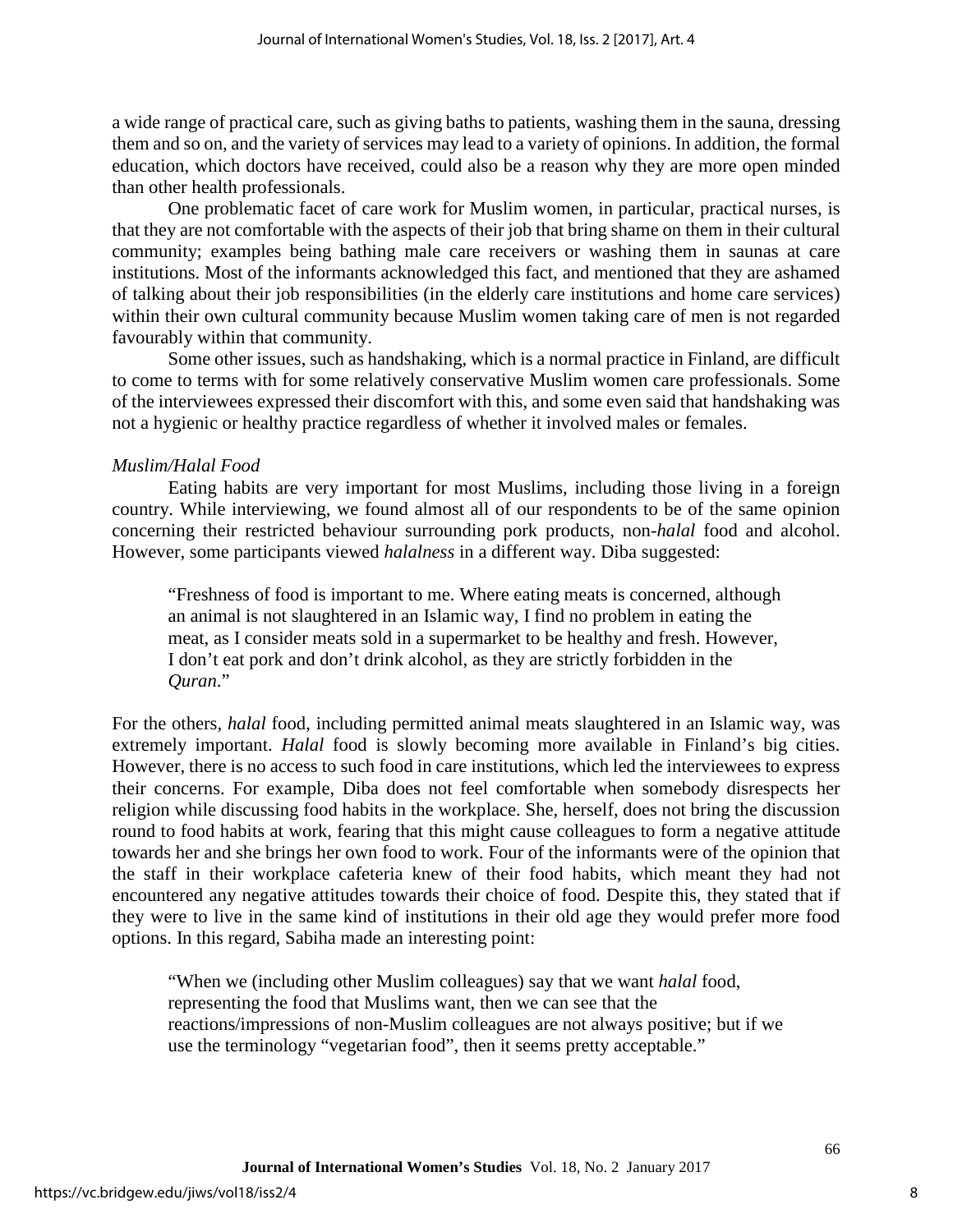## *Prayer*

Praying five times a day is one of the core practices for Muslims, although not all adhere to it strictly or equally. However, in order to perform prayers, one requires clean dress and a quiet and clean place. Health professionals working seven to eight hours a day must pray at least twice during their working day. The professionals who had worked in hospitals mentioned difficulties in following prayer times in the workplace because suitable places for prayer were not available. Praying in their offices was not always possible because they usually shared these offices with other male colleagues. In addition, prayer times were not officially set in the workplace, and the interviewees could not find their own time to pray, given the small number of doctors in relation to patients. However, one of the respondents found that not performing prayers did not always make her feel bad. According to her, she provides worthwhile services that improve the wellbeing of the clients, making her feel good about delivering her services. She believes that as long as she complies with good practices, ones not contrary to God's instruction, she does not regret not praying. On the other hand, during the interviews, most of the practical nurses expressed satisfaction that their colleagues now understand them better and help them to pray during working hours. However, two of them detailed some negative experiences concerning workplace prayers. These two were both professionals, one at a nursing home and the other at a daycare centre, and in some cases, they were refused permission to allocate extra time for prayers when they requested it. For example, the respondent Santa complained:

"When I have mentioned specifically that I need time for prayer, I was refused. But my co-workers go outside quite often to smoke, and that wasn't forbidden. Isn't it unfair and unequal?"

## *Family*

As mentioned, the importance of family in Islamic culture is vital, and all the informants emphasised its significance. Of the eight informants, six had school-going children. They mentioned that twice a year they have their major religious festivals, which are regarded as equivalents to the Christmas celebration in Western culture. However, to the detriment of their family, they usually do not have any holiday time from work, during their festivals, to celebrate. While mentioning the importance of family and its connection to religious events, Aysha stated:

"Even though the events for Muslim celebration are easily traceable from the calendar, in Finland there is no common holiday. Some of us can manage a day off from work, though, but that does not work equally for all. Moreover, as there is no common holiday for celebration, children of school age may not have a chance to spend time with their family, as they may have important lessons or examinations at school."

The respondents suggested the importance of flexible and alternative arrangements in workplaces, and also demanded corresponding schedules for their school-going children so that school authorities could avoid scheduling important exams during the celebration events. They also mentioned difficulties in performing physical work during *Ramadan* (the fasting month); they believe that if their *vuosiloma* (annual holiday) is adjusted to accommodate the month of fasting, they will be able to engage in their religious practices more easily, which will help them to have a

9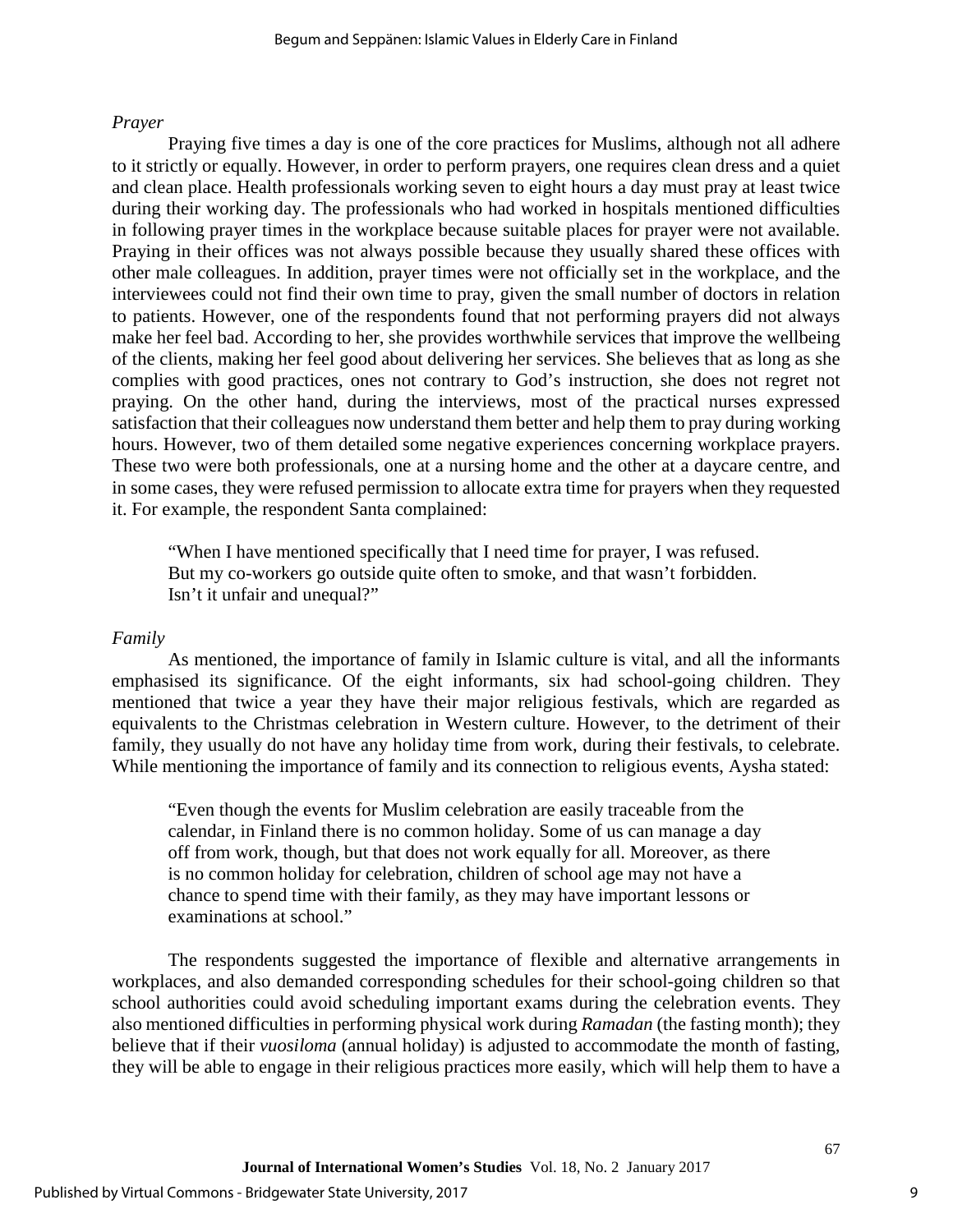family environment better in tune with cultural norms and values. A better family atmosphere was viewed as contributing to better performance at work.

#### **Discussion**

In our study, we found that the women care workers we interviewed have encountered a lack of awareness of Muslim culture, which in turn has presented them with different kinds of challenges in their role as care workers. The extent to which they wanted to adhere to the rules of Muslim culture varied, but some practices were important to them all. Praying five times a day was a practice often difficult to exercise at work. However, experiencing understanding in the workplace made the work easier, and receiving support from colleagues brought satisfaction. Some of the informants experienced a lack of respect for their prayer practices, and reported that they were denied time for prayers. At the same time, other employees were allowed breaks to smoke was allowed, which created feelings of unfairness.

The other important value for the care workers interviewed was the behaviour connected to food, including eating *halal* food and fasting during *Ramadan*. An understanding of what *halal* food is seemed to vary among colleagues and workplace cafeteria staff, and sometimes it was easier to express the needs using concepts more common in Finnish culture, for example, vegetarian food. There were also difficulties during *Ramadan*, especially when it occurred during the Finnish summer, when the dark time of day is very short due to the northern location; then, eating only during darkness required extra persistence and coping with work duties became more difficult. The other religious festivals also created challenges, as in Finnish working life and public schools the common religious holidays are defined according to Christianity. This question was especially pressing for families with children.

In Finnish culture, the professional care and support provided by, for example, a nurse or social worker, plays a vital role in the lives of older people, as in the Nordic welfare model public services take on an important position. At present, professional elderly care lies mostly in the hands of women, and because of the growing number of immigrant women (including Muslim) caregivers, cross-cultural interaction is rapidly increasing (although there are great variations between different regions in Finland). The gender issue is a multifaceted one that seems to figure prominently in daily working life. In Finnish culture, there is no possibility of selecting clients by gender, which poses difficulties especially for the practical nurses whose tasks include intimate procedures such as bathing a client of the opposite gender. The informants exhibited feelings of shame when talking about these issues.

The overall interpretation of the experiences of the women care workers was that they face difficulties when practicing their Muslim culture and religion, but that the atmosphere is slowly changing as the exchange of information and encounters between different cultures are steadily increasing. However, there is a great variation in how organisations and individual colleagues encounter the Muslim women care workers. Co-workers' negative impressions of religious practices clearly caused some frustration, which can sometimes lead to an unhealthy work atmosphere. On the contrary, respect from co-workers for Muslim cultural practices was reported to contribute to motivation and wellbeing in the workplace.

When people engage in a practice of understanding of and tolerance towards each other's cultural practices, it not only brings cultural elements into discussions, but also creates room for the implementation of prayers, eating habits, gender preferences, respect for family values and so on. Acquiring knowledge of cultural factors, such as values, attitudes, beliefs and behaviour, and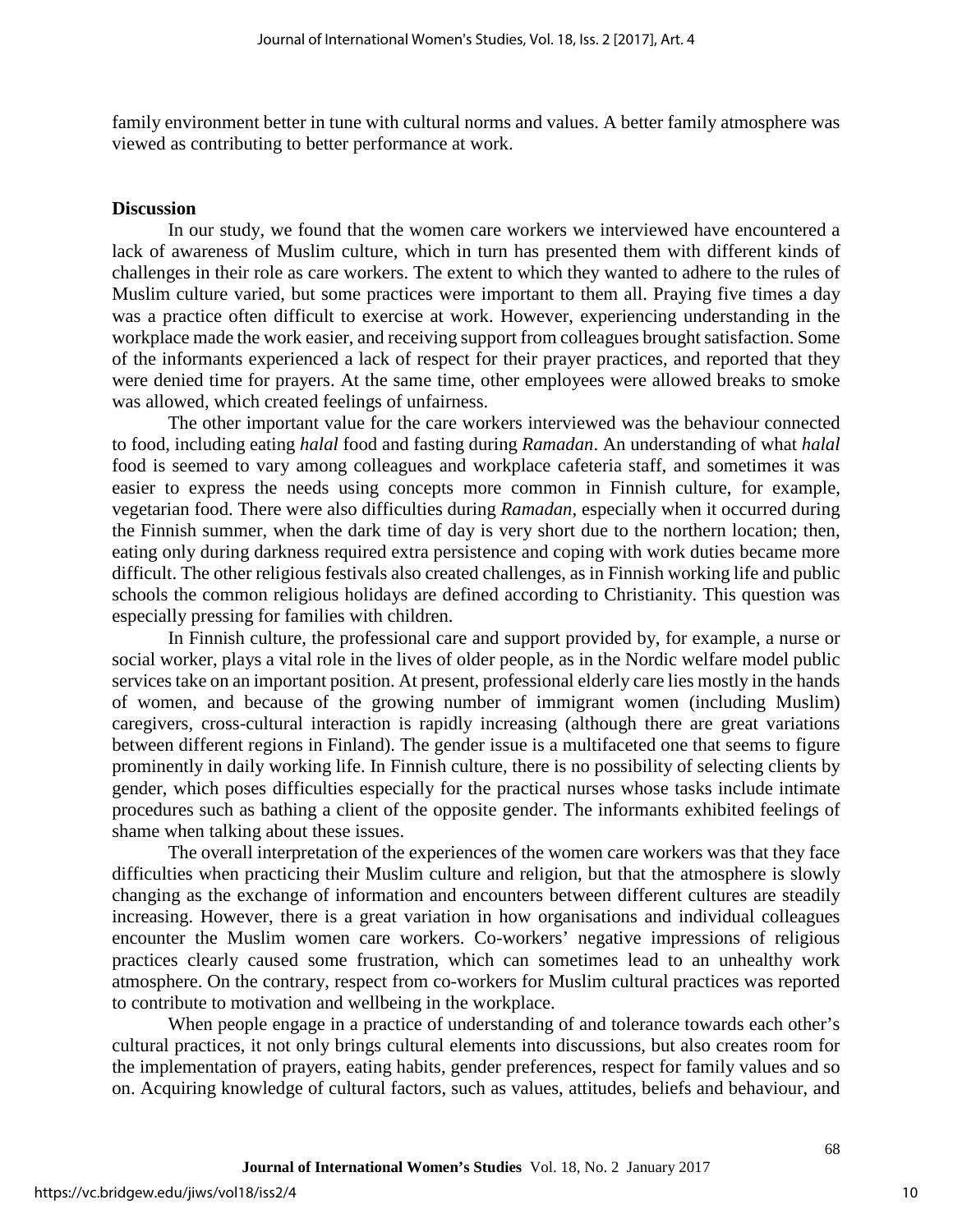understanding the differences in the values held by others, enables people to achieve greater cultural competence. Enhancing "cultural competence" among health professionals, by integrating cross-cultural values, should become a norm in order to promote better management in the care system and reduce inequalities in the health sector (Van and Bruijnzeels, 2002; Hartley and Hamid, 2002). Detailed knowledge and deeper understanding of other cultures provide better healthcare (Siddiqui, 2012). However, achieving these goals requires extra effort to ensure an environment where care professionals in institutions designed for the elderly may perform their cultural practices in a balanced manner (Nayer, 2008). For example, arranging a time and place for prayers, ensuring a supply of acceptable food and maintaining gender preferences in care services, which are all common Islamic practices, may create challenges.

We believe that in societies with a growing variety of cultures and religions, knowledge, such as our research findings, can help to mitigate workplace challenges. A number of proactive steps, such as accommodating some cultural norms in the workplace, promotion of education and training programmes on intercultural communication and overall reformation of care-providing practices in a multicultural environment, will promote better services for the elderly in care institutions and hospitals.

## **Acknowledgements**

This research has been partially funded by the Niilo Helander Foundation. Thanks are due to their research funding, which contributed to the completion of this study.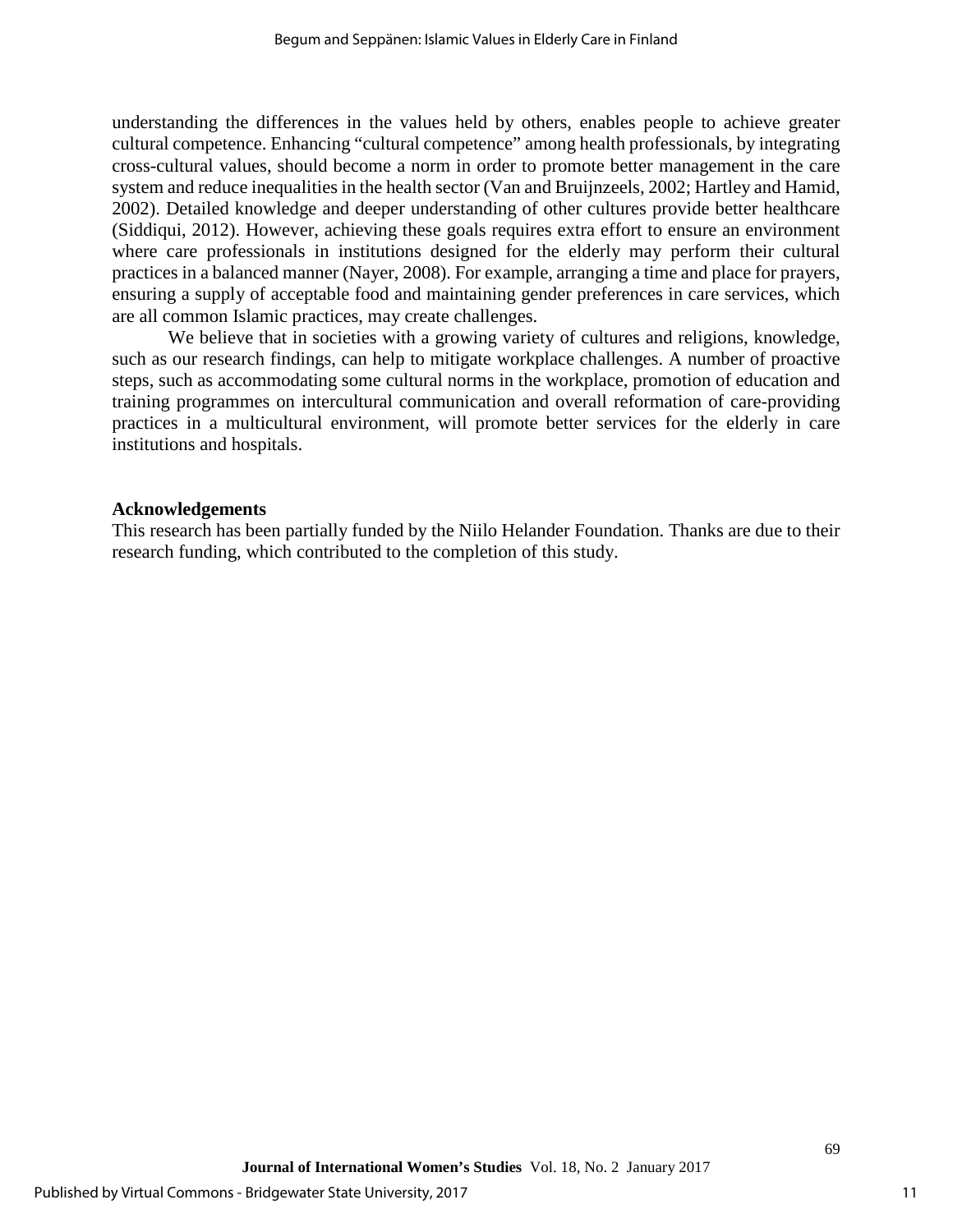**References**

- Aranda, M.P. & Knight, B. G. (1997). The Influence of Ethnicity and Culture on the Caregiver Stress and Coping Process: A Sociocultural Review and Analysis. The Gerontologist, 37(3), 342-354.
- Adamopolous, J. & Lonner, W. (2001). Culture and psychology at a crossroad: Historical perspective and theoretical analysis. In: Matsumoto, D. (Eds.) *The Handbook of Culture and Psychology.* New York: Oxford University Press, pp.11-34.
- Altheide, D. L. (1987). Ethnographic content analysis. *Qualitative Sociology* 10(1), 65-77.
- Aneas, M. A. & Sandín, M.P. (2009). Intercultural and cross-cultural communication research: Some reflections about culture and qualitative methods. *Forum Qualitative Social Research* 10(1), 1-13.
- Anttonen, A. & Häikiö, L. (2011). Care 'going market': Finnish elderly-care policies in transition. *Nordic Journal of Social Research* 2, 1-21 (Special Issue: Welfare-state change, the strengthening of economic principles, and new tensions in relation to care in Europe).
- Atkinson, P. & Hammersley, M. (1994). Ethnography and participant observation. In: Denzin, N.K. & Lincoln, Y.S. (Eds.) *Handbook of Qualitative Research.* Thousand Oaks: Sage, pp.248-261.
- Brisling, R.W., Lonner, W.J. & Robert, M. (1973). Cross-cultural Research Methods. New York: John Wiley.
- Betancourt, J. R., Carrillo, J. E., & Green, A. R. (1999). Hypertension in multicultural and minority populations: Linking communication to compliance. *Current Hypertension Reports*, 1, 482-488.
- Basil H. & Faisal, H. (2010). The cultural gap delivering healthcare services to Arab American populations in the United States. *Journal of Cultural Diversity* 17(1), 20-23.
- Beach, M.C., Price, E.G., Gary, T.L., Robinson, K.A., Gozu, A., Palacio, A., Smarth, C., Jenckes, M.W., Feuerstein, C., Bass, E.B., Powe, N.R. & Cooper, L.A. (2005) Cultural competence: A systematic review of health care provider educational interventions. *Medical Care* 43, 356.
- Balquis, G. & Mineh, N. (2012). *Muslim Immigrants' Experiences and Expectations in the Finnish Health Care System*. Finland: JAMK University of Applied Sciences.
- Braun, V. & Clarke, V. (2006). Using thematic analysis in psychology. *Qualitative Research in Psychology* 3(2), 77-101.
- Constant A et al. (2006) *Clash of Cultures: Muslims and Christians in the Ethnosizing Process*. IZA Discussion Paper No 2350.
- Castle, N. G. (2008). State differences and facility differences in nursing home staff turnover. *Journal of Applied Gerontology*, 27, 609-630.
- Cox, C, & Monk, A. (1990). Minority caregivers of dementia victims: A comparison of Black and Hispanic families. *Journal of Applied Gerontology*, 9, 340-354.
- Donoghue, C. (2010). Nursing home staff turnover and retention: An analysis of national level data. *Journal of Applied Gerontology*, 29, 89-106.
- Eisenberg, J. M. (1979). Sociologic influences on decision-making by clinicians. *Annals of Internal Medicine* 90, 957-964.
- Fonte, J. & Horton-Deutsch, S. (2005) Treating postpartum depression in immigrant Muslim women. *Journal of the American Psychiatric Nurses Association* 11(1), 39-44.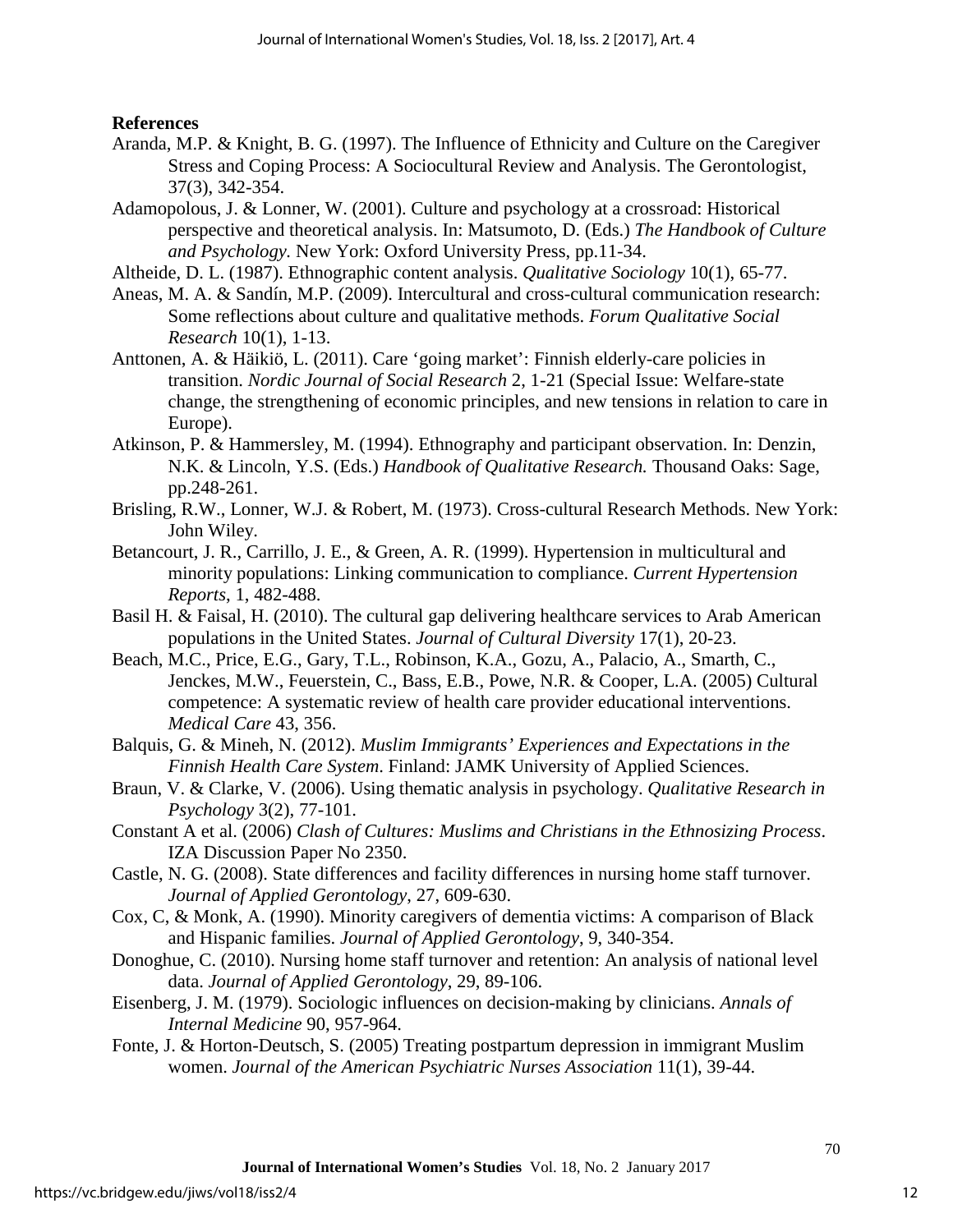- Goldbart, J. & Hustler, D. (2006). Ethnography. In: Somekh B and Lewin C (Eds.) *Research Methods in the Social Sciences*. London: Sage Publications, pp.16-23.
- Greenfield, P. (2000). Three approaches to the psychology of culture: Where do they come from? Where can they go? *Asian Journal of Social Psychology* 3(3), 223-240.
- Greve, B. (2007). What characterises the Nordic welfare state model? *Journal of Social Sciences* 3, 43-51.
- Hunt, S.R., Corazzini, K. & Anderson, R.A. (2014).Top Nurse-Management Staffing Collapse and Care Quality in Nursing Homes*. Journal of Applied Gerontology*, 33(1), 51-74.
- Hartley, B.A. & Hamid, F. (2002). Investigation into the suitability and accessibility of catering practices to inpatients from minority ethnic groups in Brent. *Journal of Human Nutrition and Dietetics* 15, 203-209.
- Heikkilä, K. (2004). *The Role of Ethnicity in the Care of Elderly Finnish Immigrants*. Stockholm: Karolinska Institutet.
- Hammoud, M.M., White, C. B. & Fetters, M.D. (2005). Opening cultural doors: Providing culturally sensitive healthcare to Arab American and American Muslim patients. *American Journal of Obstetrics and Gynecology* 193(4), 1307-1311.
- Hsieh, H-F. & Shannon, S.E. (2005). Three approaches to qualitative content analysis. *Qualitative Health Research* 15(9), 1277-1288.
- Iecovich, E. (2008). Caregiving Burden, Community Services, and Quality of Life of Primary Caregivers of Frail Elderly Persons. *Journal of Applied Gerontology,* 27(3), 309-330.
- *Islam teaches how a society should care for its elderly* (2013) Available at: http://www.hizb.org.uk/current-affairs/islam-teaches-how-a-society-should-care-for-itselderly (accessed 12 October 2013).
- *Islamic Law Shariah consider as one community that prescribes their activity from birth to death*. Available at: http://www.xmarks.com/site/www.uga.edu/islam/shariah.html (accessed 12 October 2013).
- Joseph, R. B., Alexander, R. G. & Carrillo, J. E. (2014) *Cross-cultural care and communication*. Available at: http://www.uptodate.com/contents/cross-cultural-care-and-communication (accessed 10 October 2014).
- Kash, B. A., Naufal, G. S., Cortés, L., & Johnson, C. E. (2010). Exploring factors associated with turnover among registered nurse (RN) supervisors in nursing homes. *Journal of Applied Gerontology*, 29, 107-127.
- Kröger, T. & Leinonen, A. (2012). Transformation by stealth: The retargeting of home care in Finland. *Health and Social Care in the Community* 20(3), 319-327.
- Kern, S. (2011). *Muslim immigration transforms Finland*. Available at: http://www.gatestoneinstitute.org/2075/finland-muslim-immigration (accessed 10 October 2014).
- Kulwicki, A., Khalifa, R. & Moore, G. (2008). The effects of September 11 on Arab American nurses in metropolitan Detroit. *Journal of Transcultural Nursing* 19(2): 134-139.
- Liu, W.T. & Yu, E. (1985) Asian/Pacific American elderly: Mortality differentials, health status and use of health services. *Journal of Applied Gerontology*, 4:35-64.
- Leininger, M. M & McFarland, M. R. (2006). *Culture Care Diversity and Universality: A Worldwide Nursing Theory* (2nd Ed.). New York, NY: Jones and Bartlett.
- Leininger, M. (1997). Overview and reflection of the theory of culture care and the ethnonursing research method. Journal of Transcultural Nursing, 8, 32-52.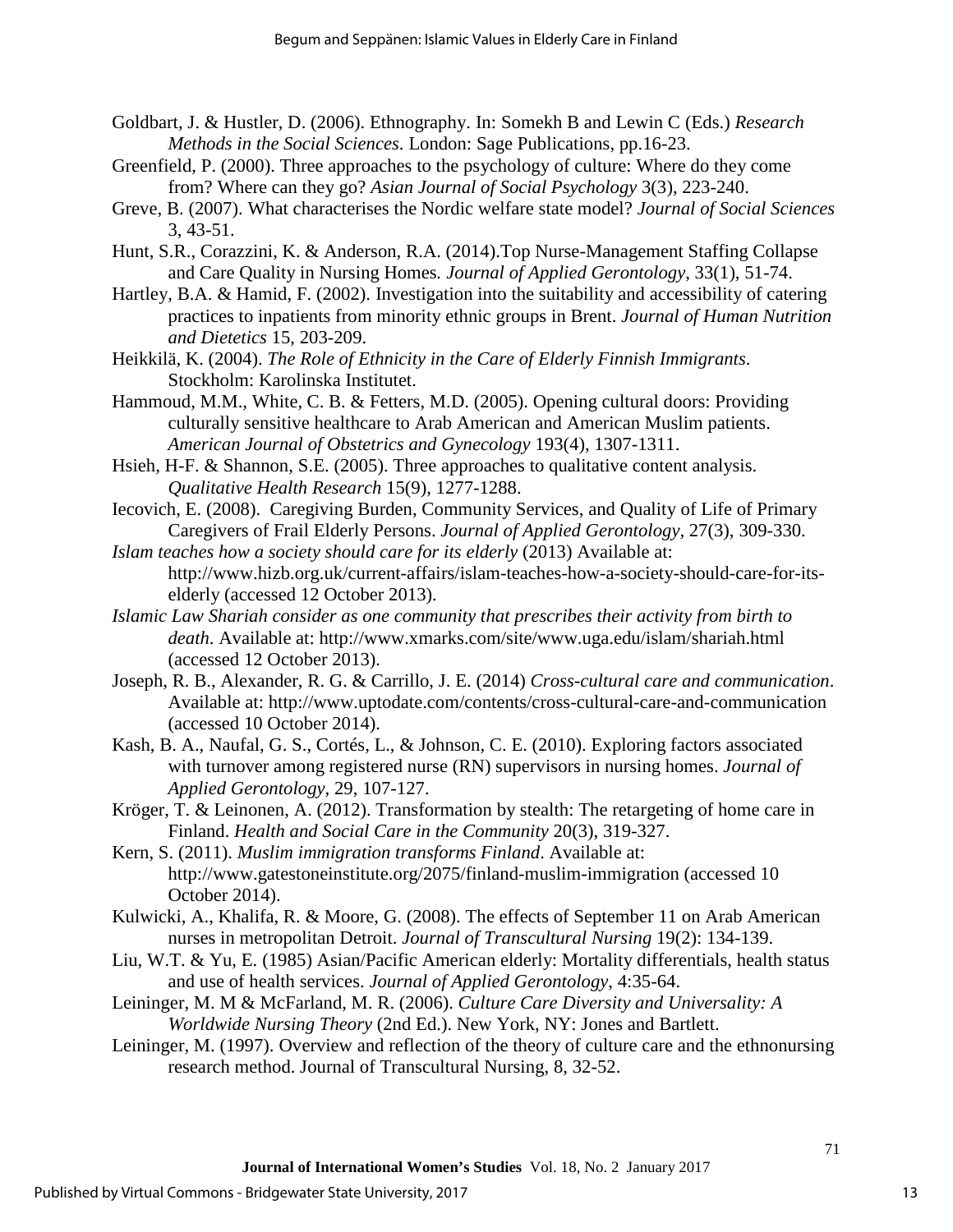- Laurén, J. & Wrede, S. (2008). Immigrants in care work: Ethnic hierarchies and work distribution. *Finnish Journal of Ethnicity and Migration* 3(3), 20-31.
- Nayer, T. (2008). *Health Care in Islamic History and Experience*. Dpt. Of Spiritual care, Harborview Medical Center.
- Odeh Yosef, A.R. (2008). Health beliefs, practice, and priorities for health care of Arab Muslims in the United States. *Journal of Transcultural Nursing* 19(3), 284-291.
- Ozyurt, S. (2009). *Living Islam in non-Muslim Spaces: How Religiosity of Muslim Immigrant Women Affect Their Cultural and Civic Integration in Western Host Societies*. The Center for Comparative Immigration Studies, University of California (CCIS), San Diego: Working Paper 179.
- *Official Statistics of Finland* (OSF): Population structure (e-publication). ISSN=1797-5395. 2012. Helsinki: Statistics Finland (accessed 26 November 2014).
- Pasick, R. J., D'Onofrio, C. N. & Otero-Sabogal, R. (1994). Similarities and differences across cultures: Questions to inform a third generation for health promotion research. *Health Education Quarterly* 23(suppl), 142-161.
- Spencer, S., Martin, S., Lynn Bourgeault, I. & O'Shea, E. (2010) *The Role of Migrant Care Workers in Ageing Societies: Report on Research Findings in the United Kingdom, Ireland, Canada and the United States*. Geneva: International Organisation for Migration.
- Sagar, P. (2012). *Transcultural Nursing Theory and Models*. New York: Springer.
- Spering, M. (2001). *Current Issues in Cross-cultural Psychology: Research Topics, Applications, and Perspectives*. Heidelberg, Germany: University of Heidelberg Institute of Psychology.
- Salin, S., Kaunonen, M. & Åstedt-Kurki, P. (2013). Nurses' perceptions of their relationships with informal carers in institutional respite care for older people. *Nursing Research and Practice*. Available at: http://dx.doi.org/10.1155/2013/967084 (accessed 10 October 2014).
- Siddiqui, Q. (2012). *Experiences of Muslim women as healthcare professionals in Canada*. Thesis, The School of Graduate and Postdoctoral Studies, The University of Western Ontario, London, Ontario, Canada. Available at: http://tools.hhrrhs.ca/index.php?option=com\_mtree&task=att\_download&link\_id=10415&cf\_id=68&la ng=en (accessed 2 October 2014).
- Schwartz, S. H. (1992). Universals in the content and structure of values: Theoretical advances and empirical tests in 20 countries. In Zanna M (Eds.) *Advances in Experimental Social Psychology*. New York, NY: Academic Press.
- Tanaka-Matsumi, J. (2001). Abnormal psychology and culture. In Matsumoto D (Eds.) *The Handbook of Culture and Psychology*. New York, NY: Oxford University Press, pp.265- 286.
- Triandis, H. (2000). Dialectics between cultural and cross-cultural psychology. *Asian Journal of Social Psychology* 3, 185-195.
- Van, W. J., Harmsen, J. & Bruijnzeels, M. (2002). Intercultural communication in general practice. *European Journal of Public Health* 12(1), 63-68. Retrieved March1, 2004, from Ovid: Bibliographic records.
- *Väestöliitto* (2014): Maahanmuuttajien määrä [referred: 26.11.2014].
- Williams, R. B. (1988) *Religions of Immigrants from India and Pakistan: New Threads in the American Tapestry.* Cambridge: Cambridge University Press.